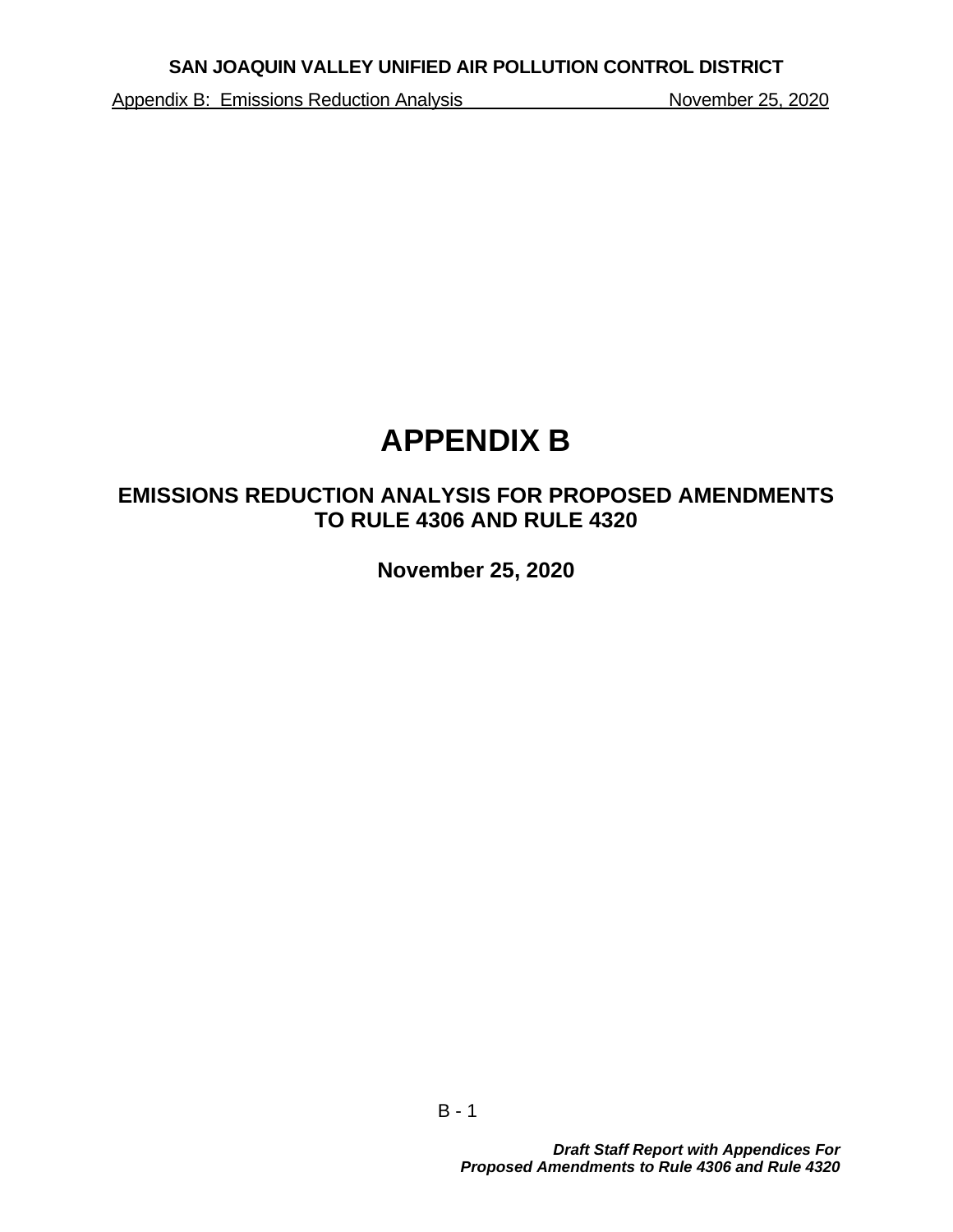Appendix B: Emissions Reduction Analysis November 25, 2020

This page intentionally blank.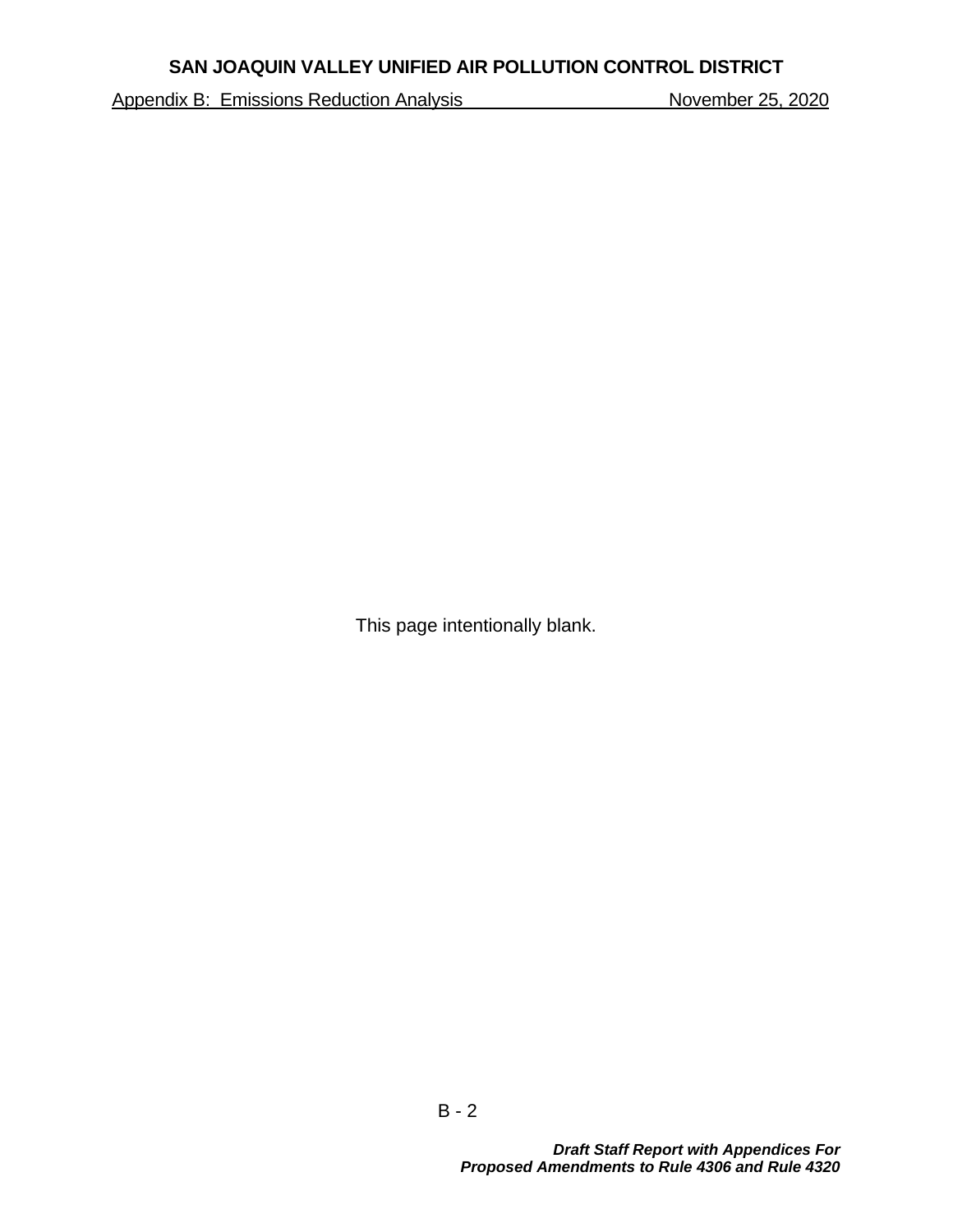Appendix B: Emissions Reduction Analysis November 25, 2020

#### **APPENDIX B EMISSIONS REDUCTION CALCULATIONS FOR RULES 4306 AND 4320**

#### **I. Summary**

As shown in this analysis, the proposed amendments will result in total emission reductions of 0.99 tons NOx/Day in 2024 and 0.16 tons NOx/Day in 2030.

| <b>Table B-1 Emission Summaries</b> |                                |                                  |  |  |  |  |  |  |  |  |
|-------------------------------------|--------------------------------|----------------------------------|--|--|--|--|--|--|--|--|
| Rule                                | <b>NO<sub>x</sub></b> Baseline | <b>NO<sub>x</sub></b> Reductions |  |  |  |  |  |  |  |  |
|                                     | (tons/day)                     | (tons/day)                       |  |  |  |  |  |  |  |  |
| 4306 (2024)                         | 6.02.                          | Ი 99                             |  |  |  |  |  |  |  |  |
| 4306 (2030)                         | R N2.                          | 0.16                             |  |  |  |  |  |  |  |  |

## **II. Emissions Reductions for NOx – Rule 4306**

District staff used the Permit Database to identify the number of boilers, steam generators, and process heaters as well as the rated heat input of each unit so they could be appropriately distributed in the range of rated heat inputs for which different emission limits are established. There are 1,175 permitted boilers, steam generators, and process heaters subject to amendments of Rule 4306.

The oilfield steam generators and refinery units were assumed to be operated at 80% of their maximum rated heat input capacity while all other units were assumed to operate at 50% capacity. Based on the calculations shown in Table B-2, the proposed controls would result in emission reductions of 0.99 tons of NOx/day in 2024 and 0.16 tons of NOx per day in 2030. This is a reduction of 16.4% in 2024 and 2.6% in 2030 from the calculated baseline of 6.02 tons of NOx/day.

The emission inventory used in the 2018 PM2.5 Plan had a 2024 baseline of 1.18 tons of NOx per day and a baseline of 1.00 tons of NOx per day in 2030. To effectively compare the baselines, the calculated percent reduction is multiplied by the Plan baseline.

| Normalized emission reduction (2024) | $= 1.18$ tons per day NOx x 16.4%<br>$= 0.19$ tons per day NOx |
|--------------------------------------|----------------------------------------------------------------|
| Normalized emission reduction (2030) | $= 1.00$ tons per day NOx x 2.6%<br>$= 0.03$ tons per day NOx  |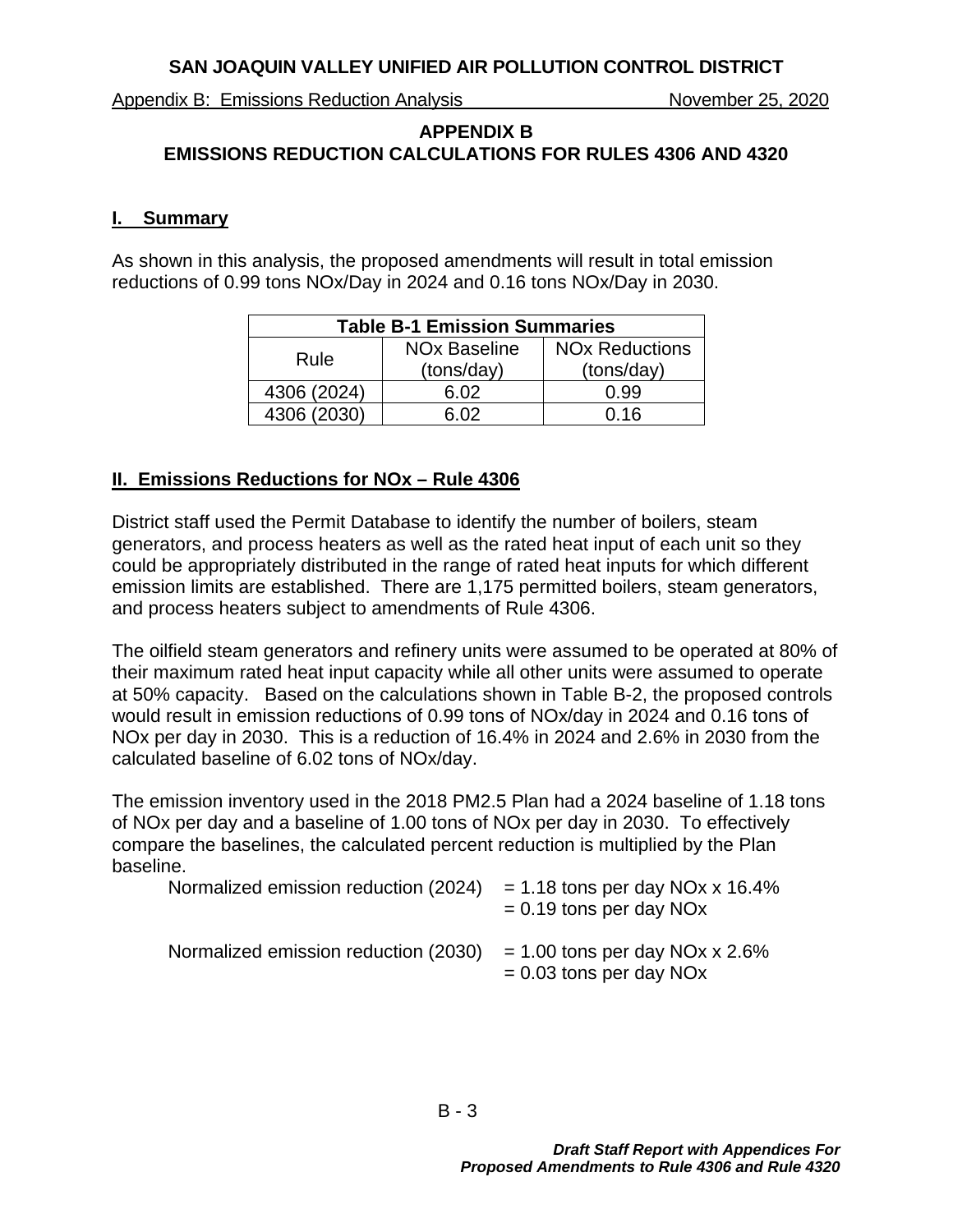#### Appendix B: Emissions Reduction Analysis November 25, 2020

| Category                        | <b>Permitted Level</b>             | #<br>Units       | Total<br>MMBtu/hr | Operating<br>Capacity | Current<br>ppmv | Current<br>lb/MMBtu | Current<br>Emission<br>(tpd) | <b>New</b><br>ppmv | <b>New</b><br>lb/MMBtu | <b>New</b><br>Emission<br>(tpd) | Reduction<br>in 2023<br>(tpd) | Reduction<br>in 2029<br>(tpd) |
|---------------------------------|------------------------------------|------------------|-------------------|-----------------------|-----------------|---------------------|------------------------------|--------------------|------------------------|---------------------------------|-------------------------------|-------------------------------|
|                                 | Fire Tube Boilers 15 ppm           | 19               | 258               | 0.50                  | 15              | 0.0182              | 0.028                        | $\overline{7}$     | 0.0085                 | 0.013                           | 0.015                         |                               |
|                                 | Fire Tube Boilers 9 ppm            | 143              | 2,073             | 0.50                  | $9\,$           | 0.0109              | 0.136                        | $\overline{7}$     | 0.0085                 | 0.106                           | N/A                           | 0.030                         |
|                                 | Fire Tube Boiler 8 ppm             |                  | 11                | 0.50                  | $\overline{7}$  | 0.0097              | 0.001                        | $\overline{7}$     | 0.0085                 | 0.001                           | N/A                           | 0.000                         |
|                                 | Fire Tube Boilers 7 ppm            | 9                | 170               | 0.50                  | $\overline{7}$  | 0.0085              | 0.009                        | $\overline{7}$     | 0.0085                 | 0.009                           | 0.000                         |                               |
|                                 | Fire Tube Boilers 6 ppm            | 3                | 35                | 0.50                  | 6               | 0.0073              | 0.002                        | $\,6$              | 0.0073                 | 0.002                           | 0.000                         |                               |
|                                 | Fire Tube Boilers 5 ppm            | 3                | 45                | 0.50                  | 5               | 0.0061              | 0.002                        | 5                  | 0.0061                 | 0.002                           | 0.000                         |                               |
|                                 | <b>Units at Schools</b>            | 9                | 112.60            | 0.50                  | 9               | 0.0109              | 0.007                        | 9                  | 0.0109                 | 0.007                           | 0.000                         |                               |
| A. 5 to 20.0<br><b>MMBtu/hr</b> | <b>Units Fired on Digester Gas</b> | $\overline{c}$   | 33.50             | 0.50                  | 9               | 0.0109              | 0.002                        | $\boldsymbol{9}$   | 0.0109                 | 0.002                           | 0.000                         |                               |
|                                 | <b>Thermal Fluid Heaters</b>       | 3                | 31.30             | 0.50                  | 9               | 0.0109              | 0.002                        | $\boldsymbol{9}$   | 0.0109                 | 0.002                           | 0.000                         |                               |
|                                 | Other Units 15 ppm                 | 17               | 228               | 0.50                  | 15              | 0.0182              | 0.025                        | 9                  | 0.0109                 | 0.015                           | 0.010                         |                               |
|                                 | Other Units 12 ppm                 | $\overline{c}$   | 17                | 0.50                  | 12              | 0.0146              | 0.001                        | 9                  | 0.0109                 | 0.001                           | N/A                           | 0.000                         |
|                                 | Other Unit 9 ppm                   | 83               | 869               | 0.50                  | 9               | 0.0109              | 0.057                        | 9                  | 0.0109                 | 0.057                           | 0.000                         |                               |
|                                 | Other Unit 7 ppm                   | 3                | 48                | 0.50                  | 7               | 0.0085              | 0.002                        | $\overline{7}$     | 0.0085                 | 0.002                           | 0.000                         |                               |
|                                 | Other Unit 6 ppm                   | 4                | 65                | 0.50                  | 6               | 0.0073              | 0.003                        | $\,6\,$            | 0.0073                 | 0.003                           | 0.000                         |                               |
|                                 | Other Unit 5 ppm                   |                  | 20                | 0.50                  | 5               | 0.0061              | 0.001                        | $5\phantom{.0}$    | 0.0061                 | 0.001                           | 0.000                         |                               |
|                                 | Fire Tube Boilers 9 ppm            | 25               | 732               | 0.50                  | 9               | 0.0109              | 0.048                        | $\overline{7}$     | 0.0085                 | 0.037                           | N/A                           | 0.011                         |
|                                 | Fire Tube Boilers 7 ppm            | 48               | 1,421             | 0.50                  | $\overline{7}$  | 0.0085              | 0.072                        | $\overline{7}$     | 0.0085                 | 0.072                           | 0.000                         |                               |
|                                 | Fire Tube Boilers 6 ppm            | $\boldsymbol{2}$ | 67                | 0.50                  | 6               | 0.0073              | 0.003                        | $\,6\,$            | 0.0073                 | 0.003                           | 0.000                         |                               |
| <b>B. 20-75 MMBtu/hr</b>        | Fire Tube Boilers 5 ppm            | 12               | 355               | 0.50                  | 5               | 0.0061              | 0.013                        | 5                  | 0.0061                 | 0.013                           | 0.000                         |                               |
|                                 | Fire Tube Boilers 2.5 ppm          |                  | 29                | 0.50                  | 2.5             | 0.003               | 0.001                        | 2.5                | 0.003                  | 0.001                           | 0.000                         |                               |
|                                 | Other Units 9 ppm                  | 9                | 413               | 0.50                  | 9               | 0.0109              | 0.027                        | $\overline{7}$     | 0.0085                 | 0.021                           | N/A                           | 0.006                         |
|                                 | Other Units 7 ppm                  | 33               | 1,682             | 0.50                  | $\overline{7}$  | 0.0085              | 0.086                        | $\overline{7}$     | 0.0085                 | 0.086                           | 0.000                         |                               |
|                                 | Other Units 6 ppm                  | $\overline{c}$   | 70                | 0.50                  | 6               | 0.0073              | 0.003                        | $\,6\,$            | 0.0073                 | 0.003                           | 0.000                         |                               |
|                                 | Other Units 5 ppm                  | 12               | 587               | 0.50                  | 5               | 0.0061              | 0.021                        | 5                  | 0.0061                 | 0.021                           | 0.000                         |                               |

## **Table B-2 NOx Emissions Reduction Calculation for Rule 4306 Limits**

 $B - 4$ 

*Draft Staff Report with Appendices For Proposed Amendments to Rule 4306 and Rule 4320*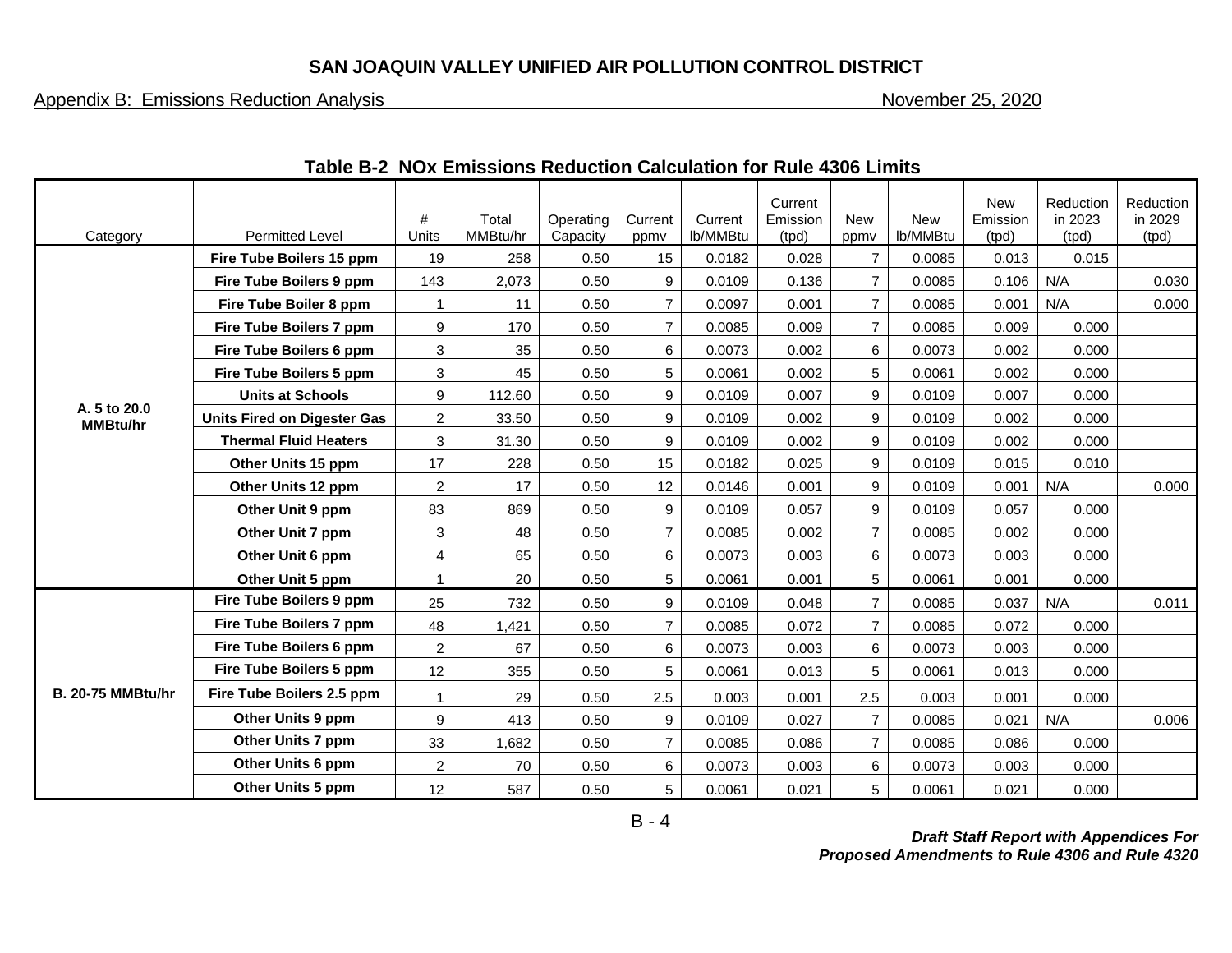#### Appendix B: Emissions Reduction Analysis November 25, 2020

| Category                                 | <b>Permitted Level</b> | #<br>Units     | Total<br>MMBtu/hr | Operating<br>Capacity | Current<br>ppmv | Current<br>lb/MMBtu | Current<br>Emission<br>(tpd) | <b>New</b><br>ppmy | <b>New</b><br>lb/MMBtu | <b>New</b><br>Emission<br>(tpd) | Reduction<br>in 2023<br>(tpd) | Reduction<br>in 2029<br>(tpd) |
|------------------------------------------|------------------------|----------------|-------------------|-----------------------|-----------------|---------------------|------------------------------|--------------------|------------------------|---------------------------------|-------------------------------|-------------------------------|
|                                          | 9 ppm                  | $\overline{c}$ | 300               | 0.50                  | 9               | 0.0109              | 0.020                        | 5                  | 0.0061                 | 0.011                           | 0.009                         |                               |
| B. >75 MMBtu/hr                          | 7 ppm                  | 54             | 7,071             | 0.50                  | $\overline{7}$  | 0.0085              | 0.361                        | 5                  | 0.0061                 | 0.259                           | N/A                           | 0.102                         |
|                                          | 6 ppm                  | $\overline{7}$ | 942               | 0.50                  | 6               | 0.0073              | 0.041                        | $5\phantom{.0}$    | 0.0061                 | 0.034                           | N/A                           | 0.007                         |
|                                          | 5 ppm                  | 23             | 3,161             | 0.50                  | 5               | 0.0061              | 0.116                        | 5                  | 0.0061                 | 0.116                           | 0.000                         |                               |
|                                          | 15 ppm                 | $\mathbf{1}$   | 15                | 0.80                  | 15              | 0.0182              | 0.003                        | 9                  | 0.0109                 | 0.002                           | 0.001                         |                               |
| C.1 OFSG 5-20                            | 9 ppm                  | 5              | 99                | 0.80                  | 9               | 0.0109              | 0.010                        | 9                  | 0.0109                 | 0.010                           | 0.000                         |                               |
| <b>MMBtu/hr</b>                          | 7 ppm                  | $\mathbf{1}$   | 20                | 0.80                  | $\overline{7}$  | 0.0085              | 0.002                        | $\overline{7}$     | 0.0085                 | 0.002                           | 0.000                         |                               |
|                                          | 6 ppm                  | $\mathbf{1}$   | 18                | 0.80                  | 6               | 0.0073              | 0.001                        | 6                  | 0.0073                 | 0.001                           | 0.000                         |                               |
|                                          | 15 ppm                 | 180            | 11,226            | 0.80                  | 15              | 0.0182              | 1.961                        | 9                  | 0.0109                 | 1.175                           | 0.787                         |                               |
|                                          | 14 ppm                 | 15             | 938               | 0.80                  | 14              | 0.017               | 0.153                        | 9                  | 0.0109                 | 0.098                           | 0.055                         |                               |
|                                          | 12 ppm                 | $\mathbf{1}$   | 63                | 0.80                  | 12              | 0.0146              | 0.009                        | 9                  | 0.0109                 | 0.007                           | 0.002                         |                               |
| <b>C.2 OFSG 20-75</b><br><b>MMBtu/hr</b> | 10.5 ppm               | 10             | 690               | 0.80                  | 10.5            | 0.0128              | 0.085                        | 9                  | 0.0109                 | 0.072                           | 0.013                         |                               |
|                                          | 9 ppm                  | 4              | 140               | 0.80                  | 9               | 0.0109              | 0.015                        | 9                  | 0.0109                 | 0.015                           | 0.000                         |                               |
|                                          | 7 ppm                  | 60             | 3,338             | 0.80                  | $\overline{7}$  | 0.0085              | 0.272                        | $\overline{7}$     | 0.0085                 | 0.272                           | 0.000                         |                               |
|                                          | 5 ppm                  | 6              | 375               | 0.80                  | 5               | 0.0061              | 0.022                        | 5                  | 0.0061                 | 0.022                           | 0.000                         |                               |
|                                          | 7 ppm                  | 100            | 8,507             | 0.80                  | $\overline{7}$  | 0.0085              | 0.694                        | $\overline{7}$     | 0.0085                 | 0.694                           | 0.000                         |                               |
| C.3 OF SG <75<br><b>MMBtu/hr</b>         | 6 ppm                  | 6              | 510               | 0.80                  | 6               | 0.0073              | 0.036                        | $\,6\,$            | 0.0073                 | 0.036                           | 0.000                         |                               |
|                                          | 5 ppm                  | 28             | 2,380             | 0.80                  | 5               | 0.0061              | 0.139                        | 5                  | 0.0061                 | 0.139                           | 0.000                         |                               |
|                                          | 15 ppm                 | 45             | 2,813             | 0.80                  | 15              | 0.0182              | 0.491                        | 15                 | 0.0182                 | 0.491                           | 0.000                         |                               |
| <b>C.4 OFSG &lt;50% PUC</b>              | 14 ppm                 | 12             | 750               | 0.80                  | 14              | 0.017               | 0.122                        | 14                 | 0.017                  | 0.122                           | 0.000                         |                               |
|                                          | 9 ppm                  | 51             | 3,088             | 0.80                  | 9               | 0.0109              | 0.323                        | 9                  | 0.0109                 | 0.323                           | 0.000                         |                               |
|                                          | 7 ppm                  | 30             | 2,401             | 0.80                  | $\overline{7}$  | 0.0085              | 0.196                        | $\overline{7}$     | 0.0085                 | 0.196                           | 0.000                         |                               |
|                                          | 5 ppm                  | 4              | 250               | 0.80                  | 5               | 0.0061              | 0.015                        | 5                  | 0.0061                 | 0.015                           | 0.000                         |                               |
| <b>D.1 Refinery Boilers</b>              | 30 ppm                 | $\mathbf{1}$   | 31                | 0.50                  | 30              | 0.0364              | 0.007                        | 30                 | 0.0364                 | 0.007                           | 0.000                         |                               |
| <40 MMBtu/hr                             | 5 ppm                  | $\mathbf{1}$   | 27                | 0.50                  | 5               | 0.0061              | 0.001                        | 5                  | 0.0061                 | 0.001                           | 0.000                         |                               |

*Draft Staff Report with Appendices For Proposed Amendments to Rule 4306 and Rule 4320*